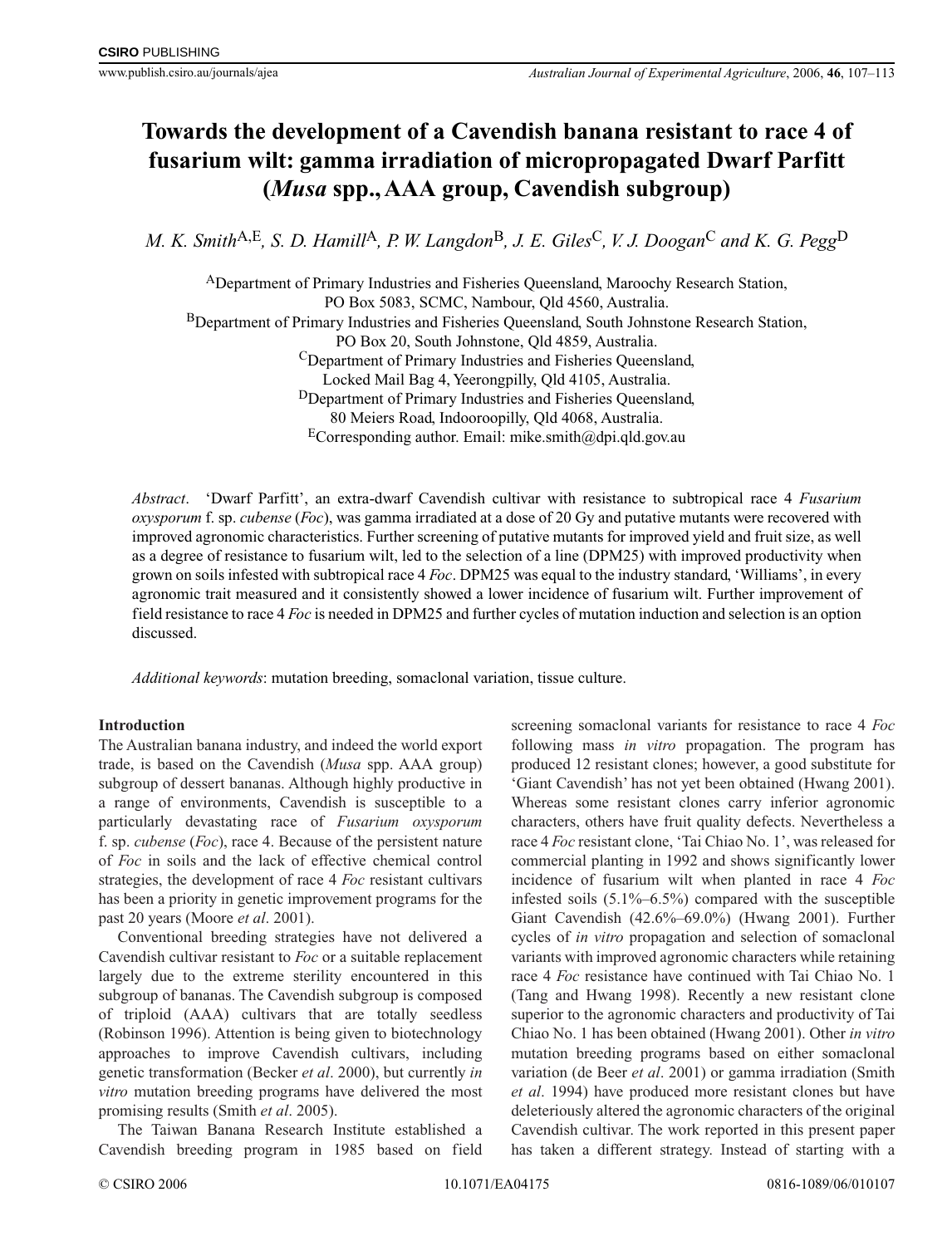commercial Cavendish cultivar susceptible to race 4 *Foc* and attempting to increase its resistance, an extra-dwarf Cavendish cultivar called 'Dwarf Parfitt' resistant to race 4 *Foc* (Pegg *et al*. 1996) was irradiated and putative mutants were screened for improved agronomic features while attempting to retain field resistance to race 4 *Foc*.

# **Materials and methods**

#### *Plant materials and establishment of micropropagated bananas*

Conditions for the initiation and growth of micropropagated bananas have been described previously (Hamill *et al*. 1992). Briefly, Williams and Dwarf Parfitt were initiated on a Murashige and Skoog (1962) basal medium supplemented with 10 µmol/L benzylaminopurine, 2% sucrose and 0.8% Difco-Bacto agar. This medium also supported rapid shoot multiplication. Cultures were incubated at 28°C with a 16:8 h light: dark photoperiod. Cool white fluorescent tubes provided a photon flux density at the culture surface of about 80  $\mu$ mol quanta/m<sup>2</sup>.s. Before acclimatisation in the glasshouse, plants were subcultured to a hormone-free medium for root initiation and the development of vigorous, single shoots. Plants were established in the field when they reached a height of 20 cm in 2.5-L planter bags.

#### *Mutation induction*

The irradiation procedure described by Smith *et al*. (1994) was originally developed for Williams and involved the transfer of explants, containing the shoot tip and ensheathing leaf bases obtained from micropropagated plants, to Petri dishes that contained a multiplication medium. Cultures were incubated for 7 days before exposure to gamma radiation from a  $^{60}\mathrm{Co}$  source. The doses used were 0, 10, 20, 30, 40 and 50 Gy. Dosage was calculated using Fricke dosimetry (O'Donnell and Sangster 1970). Plants were subcultured for 2 or 3 cycles on a multiplication medium before root initiation and acclimatisation in the glasshouse.

### *Establishment and maintenance of field trials*

The experimental site has been described previously (Smith *et al.* 1998) and formed part of a commercial Cavendish plantation at Wamuran in subtropical Queensland (27°S, 153°E) that was abandoned because of losses to fusarium wilt caused by subtropical race 4 *Foc*. The soil is classified as a yellow ferrosol (gleyed podzolic soil) and is a heavy clay-clay loam of pH 5.5–6.0. The site was uniformly infested with 3 subtropical race 4 vegetative compatibility groups (VCGs): 0120, 0129 and 01211 (Pegg *et al*. 1996). A series of field trials were carried out over an extended period, commencing in November 1991 and concluding in April 2003 (Table 1). Some were designed to assess the putative mutants' response to race 4 *Foc* whereas others also included measurements of yield, productivity and fruit size. The field trial planted in November 1995 from micropropagated plants was in an area unaffected by fusarium wilt. All other trials were at race 4 *Foc* infested sites as described above. Planting material was either micropropagated plants or 'bits', which are sections of the rhizome containing a well

developed growing point and pared to an average weight of 700–800 g. Plants were established at a density of 1600 plants/ha with a spacing of 2.5 by 2.5 m and grown using standard commercial practices (Gall and Vock 1994).

#### *Measurements*

Blocks were visited weekly and when banana plants started bunching, the pseudostem height (from the soil surface to the point of intersection of the 2 upper-most leaves) and pseudostem circumference (at 30 cm above ground) were measured, the number of green leaves was counted and the date of bunch emergence recorded. At harvest the following parameters were recorded: date, number of green leaves, total leaf area [calculated using the formula of Robinson and Nel (1985); (leaf length  $\times$  maximum leaf width)  $\times$  0.83 (conversion factor), bunch weight, bunch stalk weight, number of hands, number of fingers in bunch, number of fingers in the third proximal hand and the length of the middle finger of the outer whorl of the third proximal hand. Agronomic traits were not recorded from plants showing obvious symptoms of fusarium wilt.

#### *Assessment of fusarium wilt infection*

External symptoms of fusarium wilt were recorded at the final, destructive harvest when internal symptoms were also recorded. Plants were judged to have external symptoms of disease if they displayed any sign of wilting, yellowing of foliage, petiole buckling or splitting of the pseudostem base. Severity ratings were on a scale of 1–3 that was developed by the International Network for the Improvement of Banana and Plantain (Jones 1994): 1, no symptoms; 2, mild symptoms; and 3, severe symptoms. Internal symptoms were recorded from plants that were removed from the soil and cut transversely through the rhizome about one-quarter of the way above the rhizome's base. The cut surface of the rhizome was rated for discolouration on a scale of 1–6 (Jones 1994): 1, no vascular discolouration; 2, isolated points of vascular discolouration; 3, less than one-third of the vascular tissue discoloured; 4, one- to two-thirds of the vascular tissue discoloured; 5, greater than two-thirds of the vascular tissue discoloured; and 6, total vascular discolouration or discolouration of leaf bases or both.

### *Experimental design and statistical analysis*

Each trial used a completely randomised design and had unequal replication for each mutant line and cultivar due to differences in availability of planting material. For the yield data from the field trials planted in November 1991 and 1995, mutant lines were compared using analysis of variance; whereas, for the field trial planted in October 1998, line comparisons were made using residual maximum likelihood with lines as a fixed effect (tested using the Wald statistic), and rows and columns as random effects. For these trials, the protected LSD test was used to compare treatment means using the significance level of  $P = 0.05$ . Severity of race 4 *Foc* infection was analysed using the Kruskal–Wallis test. Incidence of fusarium wilt was compared using generalized linear models for a binomial distribution with logit link followed, where significant, by pairwise *t*-tests. Again testing was at  $P = 0.05$ .

**Table 1. Outline of experiments conducted to assess performance of irradiated Dwarf Parfitt mutant lines**

| Planting material        | Planting date | Completion date | No. of lines | Assessment                      |
|--------------------------|---------------|-----------------|--------------|---------------------------------|
| $\text{Bits}^{\text{A}}$ | Nov. 1991     | Nov. 1993       | 22           | Plant crop data; $Foc^B$        |
| Micropropagated          | Nov. 1992     | June 1993       | 22           | Foc                             |
| Micropropagated          | Nov. 1992     | Oct. 1993       | 22           | Foc                             |
| Micropropagated          | Nov. 1995     | Oct. 1998       |              | Plant and ratoon crop data      |
| Micropropagated          | Nov. 1996     | Oct. 1997       |              | <i>Foc</i>                      |
| <b>Bits</b>              | Oct. 1998     | Apr. 2003       |              | Plant and ratoon crop data; Foc |

ABits, sections of the rhizome.

<sup>B</sup>*Foc*, plants were assessed for symptoms of fusarium wilt.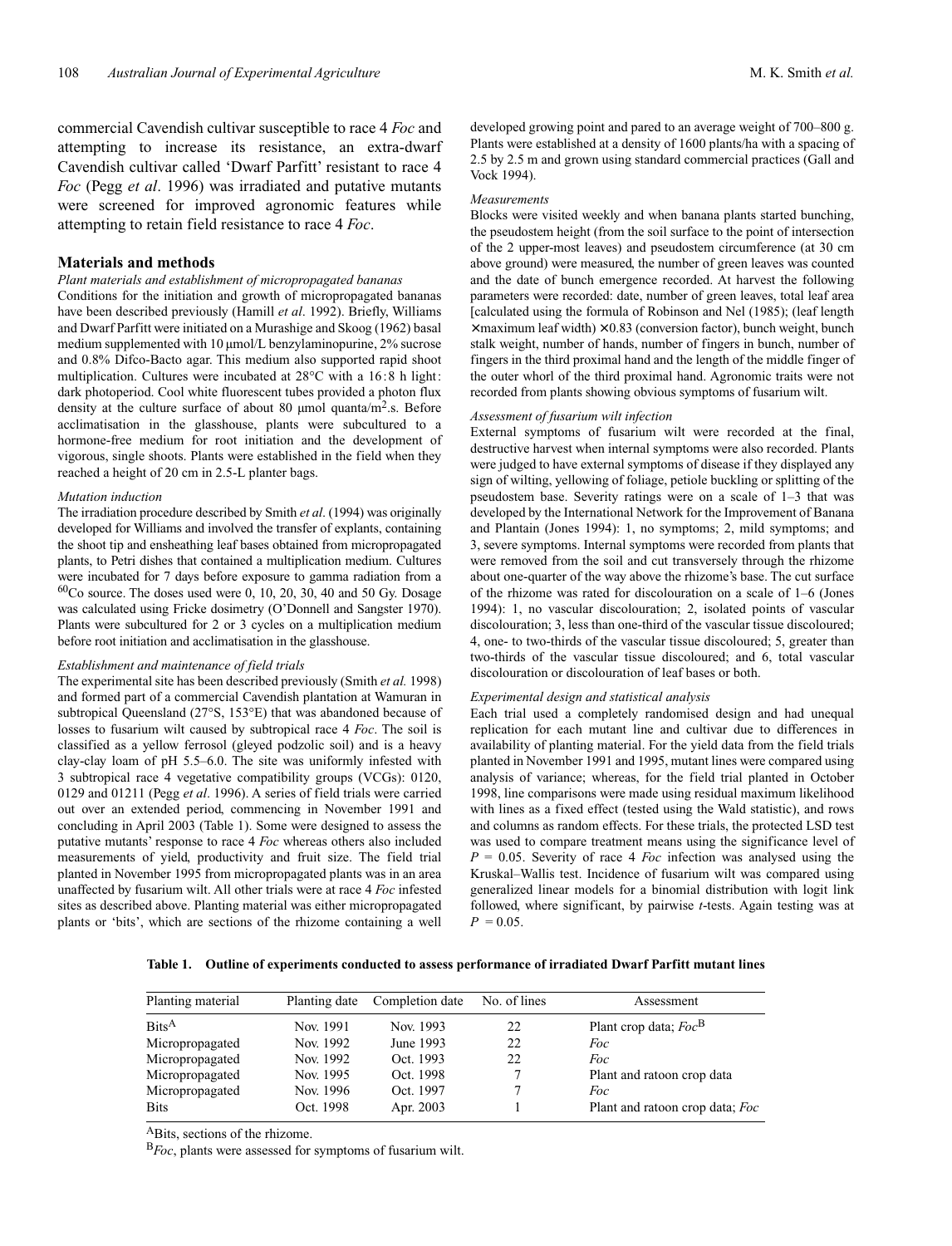#### **Results**

The  $LD_{50}$  for micropropagated Williams was about 30 Gy but shoot multiplication and general vigour of these plantlets was poor. The optimal dose was set at 20 Gy and used for mutation breeding trials. At this dosage, visual changes were apparent and plant survival, at 73%, was sufficiently high to make the technique practical on a larger scale. The radiosensitivity of the Cavendish clones used in these experiments compares well with that found by Novak *et al*. (1990) for 'Grande Naine'.

Following irradiation of about 500 Dwarf Parfitt explants at a dose of 20 Gy, 35 plants were observed in the field planting that possessed improved agronomic features. Plants were significantly taller than the extra-dwarf mother plants, they bunched earlier, their yield was greater and severe choking was eliminated (Smith *et al*. 1994). Bits of rhizome containing a growing point were removed from plants displaying no symptoms of fusarium wilt and were replanted in an adjacent *Foc* infested site, together with planting material from Williams and Dwarf Parfitt cultivars. Plant crop data of the  $M_1V_4$  generation (i.e. the fourth vegetative cycle following 1 mutation induction treatment) revealed large differences in yield (Table 2) and assessments of micropropagated plants revealed differences in susceptibility to fusarium wilt between different mutant lines (Table 3).

There was a large group of mutant lines whose fruit bunch weight and finger length were comparable with those of Williams cultivars, as well as several lines with significantly poorer bunch weights and finger lengths. Dwarf Parfitt was significantly poorer, from an agronomic perspective, than all mutant lines selected. However, it had a very low incidence of fusarium wilt (an overall incidence of 8%, consisting of 1 in 5 plants with external symptoms in August 1993 and 1 in 21 plants with internal symptoms in October 1997), whereas there was a great range of incidence of fusarium wilt in the mutant lines (0–80%). Lines DPM2, 22, 25, 15 and 16 suggested fusarium wilt resistance was possible without a large loss in productivity and these, as well as several more resistant lines, were established as micropropagated plants for further tests and evaluation.

Evaluation of these more resistant lines grown on several more sites and during various seasons confirmed the

| Table 2. Bunch weight and finger length of Williams, Dwarf Parfitt and putative mutants |
|-----------------------------------------------------------------------------------------|
| of Dwarf Parfitt at $M_1V_4$ generation following gamma irradiation                     |

| Cultivar or<br>mutant line | No. of<br>plants | Bunch weight<br>(kg) | Cultivar or<br>mutant line | No. of<br>plants | Finger length <sup>A</sup><br>(cm) |
|----------------------------|------------------|----------------------|----------------------------|------------------|------------------------------------|
| DPM <sub>25</sub>          | 6                | 34.8a                | Williams                   | 18               | 23.1a                              |
| Williams                   | 18               | 33.5a                | DPM <sub>22</sub>          | 6                | 23.0ab                             |
| DPM <sub>2</sub>           | 7                | 32.8ab               | DPM8                       | 5                | 22.7abcd                           |
| DPM <sub>5</sub>           | 9                | 32.5ab               | DPM15                      | 9                | 22.6abc                            |
| DPM16                      | $\overline{4}$   | 32.1abcd             | DPM <sub>2</sub>           | 7                | 22.4abcde                          |
| DPM1                       | 10               | 32.0abc              | DPM16                      | $\overline{4}$   | 22.1abcdef                         |
| DPM19                      | 6                | 31.5abcd             | DPM18                      | 7                | 22.1abcdef                         |
| DPM15                      | 9                | 31.3abcd             | DPM13                      | 8                | 21.9abcdef                         |
| DPM <sub>12</sub>          | 7                | 30.7abcd             | DPM11                      | 9                | 21.8abcdef                         |
| DPM27                      | 11               | 30.5abcd             | DPM19                      | 6                | 21.8abcdef                         |
| DPM13                      | 8                | 30.0abcde            | DPM27                      | 11               | 21.6bcdef                          |
| DPM <sub>24</sub>          | 8                | 29.2bcde             | DPM24                      | 8                | 21.6bcdef                          |
| DPM11                      | 9                | $29.1$ bcde          | DPM12                      | $\overline{7}$   | 21.4bcdefg                         |
| DPM3                       | 12               | 28.6bcde             | DPM21                      | 11               | 21.4bcdefg                         |
| DPM <sub>22</sub>          | 6                | 28.6bcdef            | DPM <sub>25</sub>          | 6                | 21.4bcdefg                         |
| DPM18                      | 7                | 28.6bcdef            | DPM9                       | 7                | 21.1cdefg                          |
| DPM8                       | 5                | 28.1bcdefg           | DPM1                       | 10               | $21.1$ defg                        |
| DPM <sub>23</sub>          | 9                | 27.7cdefg            | DPM4                       | 14               | 20.9efg                            |
| DPM4                       | 14               | $27.2$ defg          | DPM5                       | 9                | 20.8efg                            |
| DPM21                      | 11               | 25.4efg              | DPM10                      | 8                | $20.7$ fgh                         |
| DPM10                      | 8                | $23.9$ fgh           | DPM3                       | 12               | 20.6fg                             |
| DPM14                      | 6                | 22.7gh               | DPM <sub>23</sub>          | 9                | 19.9gh                             |
| DPM9                       | 7                | 20.0 <sub>h</sub>    | DPM14                      | 6                | 18.9h                              |
| Dwarf Parfitt              | 5                | 12.1i                | <b>Dwarf Parfitt</b>       | 5                | 13.0i                              |
|                            |                  | s.d. $= 5.06$        |                            |                  | s.d. = $1.69$                      |

Cultivars and mutant lines were ranked according to mean bunch weight and finger length in the plant crop. Field trial was planted in November 1991 using bits (sections of rhizome) Means within each column followed by the same letter are not significantly different at  $P = 0.05$ 

<sup>A</sup>Finger length was measured from the middle finger of the outer whorl of the third hand from the proximal end.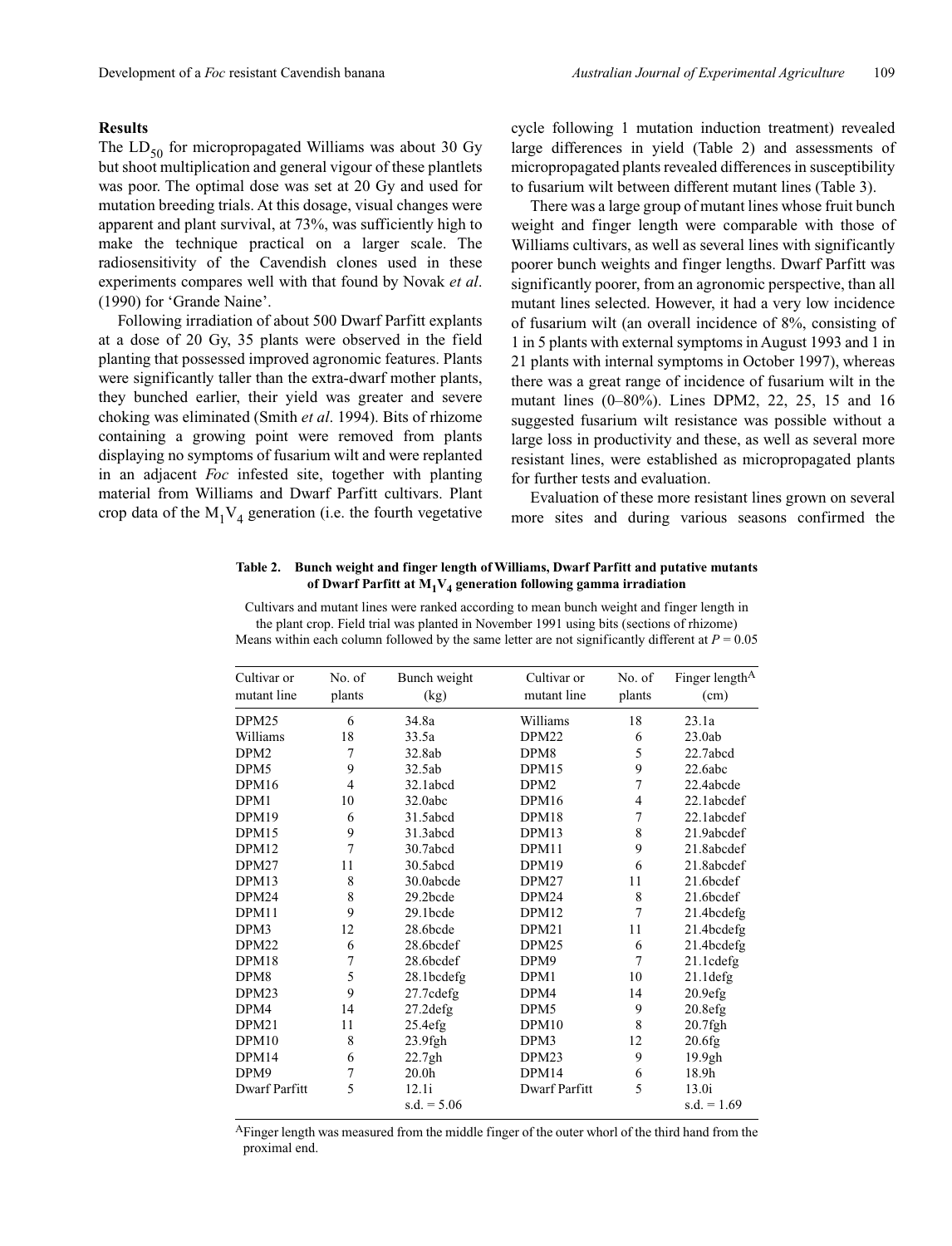agronomic superiority of DPM25 compared with the other mutant lines (Table 4). Williams and DPM25 consistently had better yields and fruit size than other lines, whereas Dwarf Parfitt and DPM10 had consistently poor yields and fruit size. The majority of the DPM lines, including DPM2, DPM15, DPM16 and DPM22 also had a tendency to choke, whereas DPM25 did not. This is a condition when the bunch fails to emerge normally from the pseudostem and typically occurs when temperatures remain below 15°C for long periods in subtropical climates (Stover and Simmonds 1987). DPM25 also showed greater resistance to subtropical race 4 *Foc* than Williams (Table 3) and was therefore selected for further evaluation with Williams.

Bits were collected and a field trial established and maintained in a subtropical race 4 *Foc* infested block from 1998–2003. Bits were used owing to their greater resistance to *Foc*, compared with micropropagated plants (Smith *et al.* 1998), and were grown using commercial practices. A large number of traits were measured in both plant and ratoon crops of Williams and DPM25 and there were no significant differences in measured traits between Williams and DPM25 (Table 5). According to the agronomic traits studied, it was not possible to distinguish DPM25 from Williams in these trials.

During a period of high disease pressure prior to fusarium wilt assessments made in June 1993, there was a significant difference between Williams and DPM25 for severity and incidence of internal ratings of fusarium wilt (*P*<0.05). However, when disease pressure was less severe, no significant differences were observed even though Williams had consistently worse infection and incidence of disease (Table 6). 'Bluggoe', a cultivar that is highly susceptible to subtropical race 4 *Foc*, was significantly worse  $(P<0.05)$ than these 2 cultivars for all comparisons made in April 2003 (internal and external for severity and incidence). Dwarf Parfitt, as expected, had a lower overall incidence of fusarium wilt than Williams and DPM25, and had significantly less internal symptoms (*P*<0.05).

# **Discussion**

Mutation breeding is a viable strategy for the improvement of bananas and plantains. The development of fusarium wilt resistant Cavendish bananas with acceptable yield and fruit quality is possible but has involved a considerable investment of time and resources as demonstrated by de Beer *et al*. (2001) and Hwang (2001). Their strategy was to develop subtropical race 4 *Foc* resistance in a commercially

# **Table 3. Incidence of fusarium wilt for Williams, Dwarf Parfitt and putative mutants of Dwarf Parfitt (obtained by gamma irradiation)**

Cultivars and mutant lines were ranked according to the percentage of plants showing symptoms of fusarium wilt in the plant crop. The incidence of external fusarium wilt was assessed on August 1993 using plants established from bits (sections of rhizome) 21 months after planting. The incidence of internal fusarium wilt was assessed on October 1997 using micropropagated plants 11 months from planting

|                            | Aug. 1993        |                                       |                            | Oct. 1997        |                                       |
|----------------------------|------------------|---------------------------------------|----------------------------|------------------|---------------------------------------|
| Cultivar or<br>mutant line | No. of<br>plants | External incidence<br>of wilt $(\% )$ | Cultivar or<br>mutant line | No. of<br>plants | Internal incidence<br>of wilt $(\% )$ |
| DPM <sub>2</sub>           | 7                | $\mathbf{0}$                          | Dwarf Parfitt              | 21               | 5                                     |
| DPM <sub>22</sub>          | 7                | $\Omega$                              | DPM22                      | 14               | 7                                     |
| DPM10                      | 9                | 11                                    | DPM16                      | 20               | 10                                    |
| DPM24                      | 9                | 11                                    | DPM10                      | 19               | 21                                    |
| DPM19                      | 9                | 11                                    | DPM <sub>2</sub>           | 13               | 23                                    |
| DPM14                      | 7                | 14                                    | DPM <sub>25</sub>          | 20               | 30                                    |
| DPM3                       | 13               | 15                                    | DPM18                      | 17               | 35                                    |
| DPM <sub>25</sub>          | 10               | 20                                    | DPM15                      | 22               | 36                                    |
| Dwarf Parfitt              | 5                | 20                                    | Williams                   | 8                | 50                                    |
| DPM16                      | 5                | 20                                    |                            |                  |                                       |
| DPM18                      | 9                | 22                                    |                            |                  |                                       |
| DPM13                      | 8                | 25                                    |                            |                  |                                       |
| DPM15                      | 11               | 27                                    |                            |                  |                                       |
| DPM27                      | 11               | 27                                    |                            |                  |                                       |
| DPM4                       | 14               | 29                                    |                            |                  |                                       |
| DPM9                       | 10               | 30                                    |                            |                  |                                       |
| Williams                   | 22               | 32                                    |                            |                  |                                       |
| DPM1                       | 12               | 33                                    |                            |                  |                                       |
| DPM12                      | 9                | 33                                    |                            |                  |                                       |
| DPM23                      | 10               | 40                                    |                            |                  |                                       |
| DPM21                      | 13               | 46                                    |                            |                  |                                       |
| DPM5                       | 11               | 55                                    |                            |                  |                                       |
| DPM11                      | 10               | 60                                    |                            |                  |                                       |
| DPM8                       | 5                | 80                                    |                            |                  |                                       |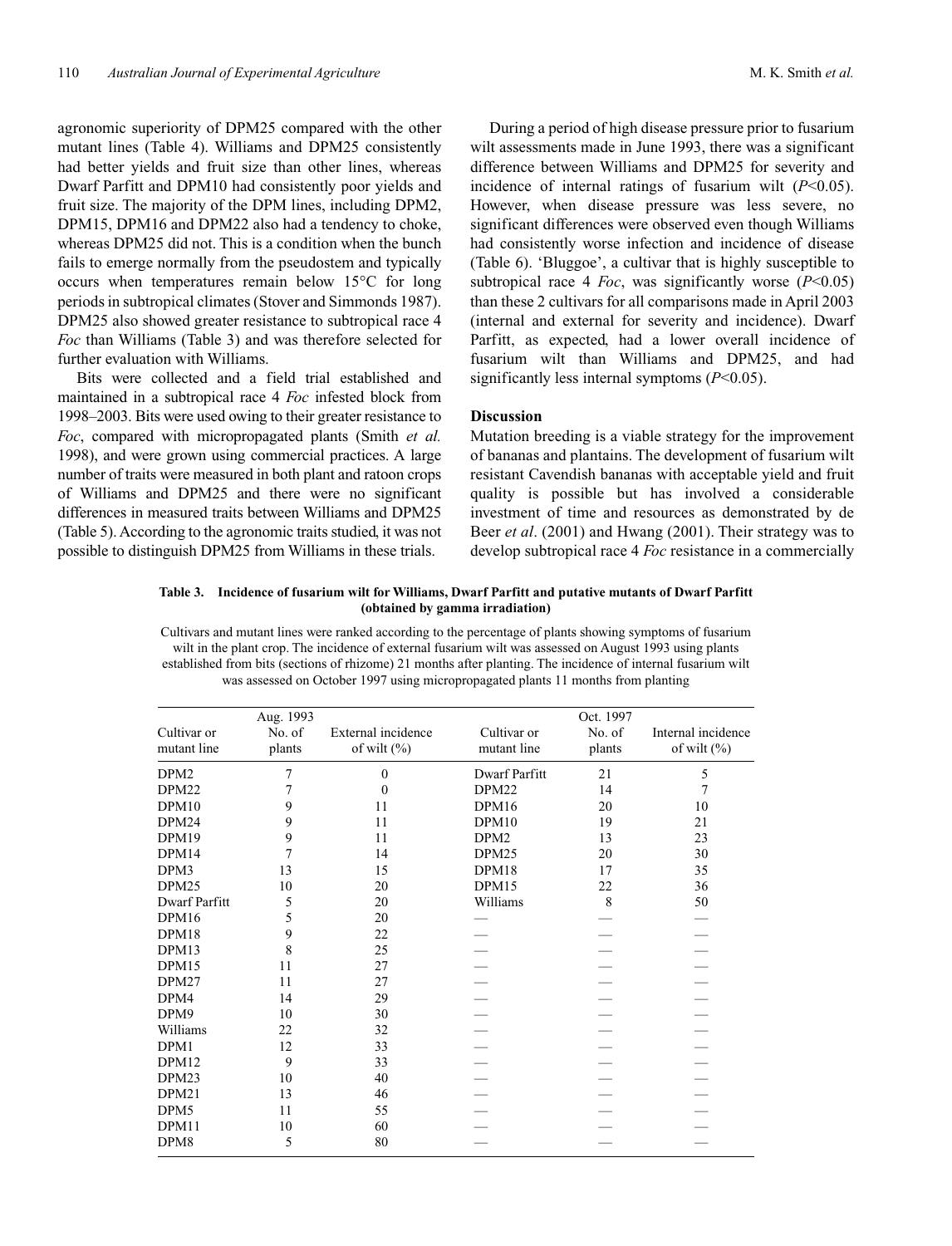accepted cultivar. Our strategy also demonstrates that it is possible to start with an agronomically inferior but race 4 *Foc* resistant cultivar and select for lines with improved yield, productivity and fruit quality following mutation induction. However, both strategies involve trade-offs. In the program of Hwang (2001), it involved sacrificing improved agronomic characteristics for greater resistance to the pathogen. The results presented in this present paper have shown that mutant lines (e.g. DPM25) can be selected that are equal to the industry standard, Williams; however, the high degree of resistance to fusarium wilt shown by Dwarf Parfitt has been diminished in the process. Nevertheless, DPM25 has been shown to be significantly less affected by subtropical race 4 *Foc* than Williams and the incidence of infection has consistently been lower. Trials are currently underway in the Northern Territory to assess the

reaction of DPM25 to tropical race 4 *Foc*, a far more devastating race of *Foc*.

Given that yield and fruit quality of Williams and DPM25 are similar, significantly improved productivity in soils infested with race 4 *Foc* is possible, as DPM25 has consistently shown a lower incidence of infection than Williams (Table 6). Even small improvements in resistance (e.g. a 5% reduction in disease incidence) will ensure an overall higher yield per hectare. However, we believe a greater level of resistance is needed to obtain industry acceptance of this line. That DPM25 can be further improved is demonstrated by Tang and Hwang (1998) where recurrent mutation breeding and selection within the Tai Chiao No. 1 cultivar succeeded in decreasing incidence of infection from 11–20% to 3–12%, and in significantly improving agronomic traits, such as plant height. Other strategies may

#### **Table 4. Across years comparison of Williams, Dwarf Parfitt and putative mutants of Dwarf Parfitt (obtained by gamma irradiation)**

| Cultivar and mutant lines were ranked according to pseudostem height, bunch weight |  |                                     |  |  |  |
|------------------------------------------------------------------------------------|--|-------------------------------------|--|--|--|
|                                                                                    |  | and finger length in the plant crop |  |  |  |

| Cultivar or<br>mutant line | Plant crop <sup>A</sup><br>Nov. 1991-Nov. 1993 | Plant crop <sup>B</sup><br>Nov.1995-Oct.1998 | Ratoon crop <sup>B</sup><br>Nov.1995-Oct.1998 |  |  |  |  |  |  |  |
|----------------------------|------------------------------------------------|----------------------------------------------|-----------------------------------------------|--|--|--|--|--|--|--|
|                            |                                                |                                              |                                               |  |  |  |  |  |  |  |
| Pseudostem height (m)      |                                                |                                              |                                               |  |  |  |  |  |  |  |
| Williams                   | 2.92                                           | 2.28                                         | 2.53                                          |  |  |  |  |  |  |  |
| DPM25                      | 2.63                                           | 2.31                                         | 2.41                                          |  |  |  |  |  |  |  |
| DPM16                      | 2.88                                           | 1.79                                         | 1.79                                          |  |  |  |  |  |  |  |
| DPM <sub>2</sub>           | 2.64                                           | 1.71                                         | 1.79                                          |  |  |  |  |  |  |  |
| DPM <sub>22</sub>          | 2.45                                           | 1.68                                         | 1.81                                          |  |  |  |  |  |  |  |
| DPM18                      | 2.23                                           | 1.72                                         | 1.78                                          |  |  |  |  |  |  |  |
| DPM15                      | 2.39                                           | 1.67                                         | 1.72                                          |  |  |  |  |  |  |  |
| DPM10                      | 1.89                                           | 1.62                                         | 1.74                                          |  |  |  |  |  |  |  |
| Dwarf Parfitt              | 1.32                                           | 1.18                                         | 1.10                                          |  |  |  |  |  |  |  |
|                            |                                                | Bunch weight (kg)                            |                                               |  |  |  |  |  |  |  |
| Williams                   | 33.5                                           | 25.6                                         | 24.2                                          |  |  |  |  |  |  |  |
| DPM <sub>25</sub>          | 34.8                                           | 24.2                                         | 23.3                                          |  |  |  |  |  |  |  |
| DPM16                      | 32.1                                           | 20.5                                         | 20.4                                          |  |  |  |  |  |  |  |
| DPM <sub>2</sub>           | 32.8                                           | 20.2                                         | 20.4                                          |  |  |  |  |  |  |  |
| DPM22                      | 28.6                                           | 20.0                                         | 20.0                                          |  |  |  |  |  |  |  |
| DPM15                      | 31.3                                           | 20.8                                         | 18.6                                          |  |  |  |  |  |  |  |
| DPM18                      | 28.6                                           | 21.1                                         | 19.4                                          |  |  |  |  |  |  |  |
| DPM10                      | 23.9                                           | 14.8                                         | 15.9                                          |  |  |  |  |  |  |  |
| Dwarf Parfitt              | 12.1                                           | 9.0                                          | 6.5                                           |  |  |  |  |  |  |  |
|                            |                                                | Finger length <sup>C</sup> (cm)              |                                               |  |  |  |  |  |  |  |
| Williams                   | 23.1                                           | 20.9                                         | 21.5                                          |  |  |  |  |  |  |  |
| DPM <sub>25</sub>          | 21.4                                           | 20.8                                         | 20.8                                          |  |  |  |  |  |  |  |
| DPM15                      | 22.6                                           | 20.2                                         | 19.8                                          |  |  |  |  |  |  |  |
| DPM22                      | 23.0                                           | 19.5                                         | 19.7                                          |  |  |  |  |  |  |  |
| DPM <sub>2</sub>           | 22.4                                           | 18.9                                         | 19.7                                          |  |  |  |  |  |  |  |
| DPM16                      | 22.1                                           | 19.1                                         | 19.0                                          |  |  |  |  |  |  |  |
| DPM18                      | 22.1                                           | 19.1                                         | 19.0                                          |  |  |  |  |  |  |  |
| DPM10                      | 20.7                                           | 17.7                                         | 18.0                                          |  |  |  |  |  |  |  |
| Dwarf Parfitt              | 13.0                                           | 11.4                                         | 9.8                                           |  |  |  |  |  |  |  |

AField trial was planted using bits (sections of rhizome).

BField trial was planted using micropropagated plants.

CFinger length was measured from the middle finger of the outer whorl of the third hand from the proximal end.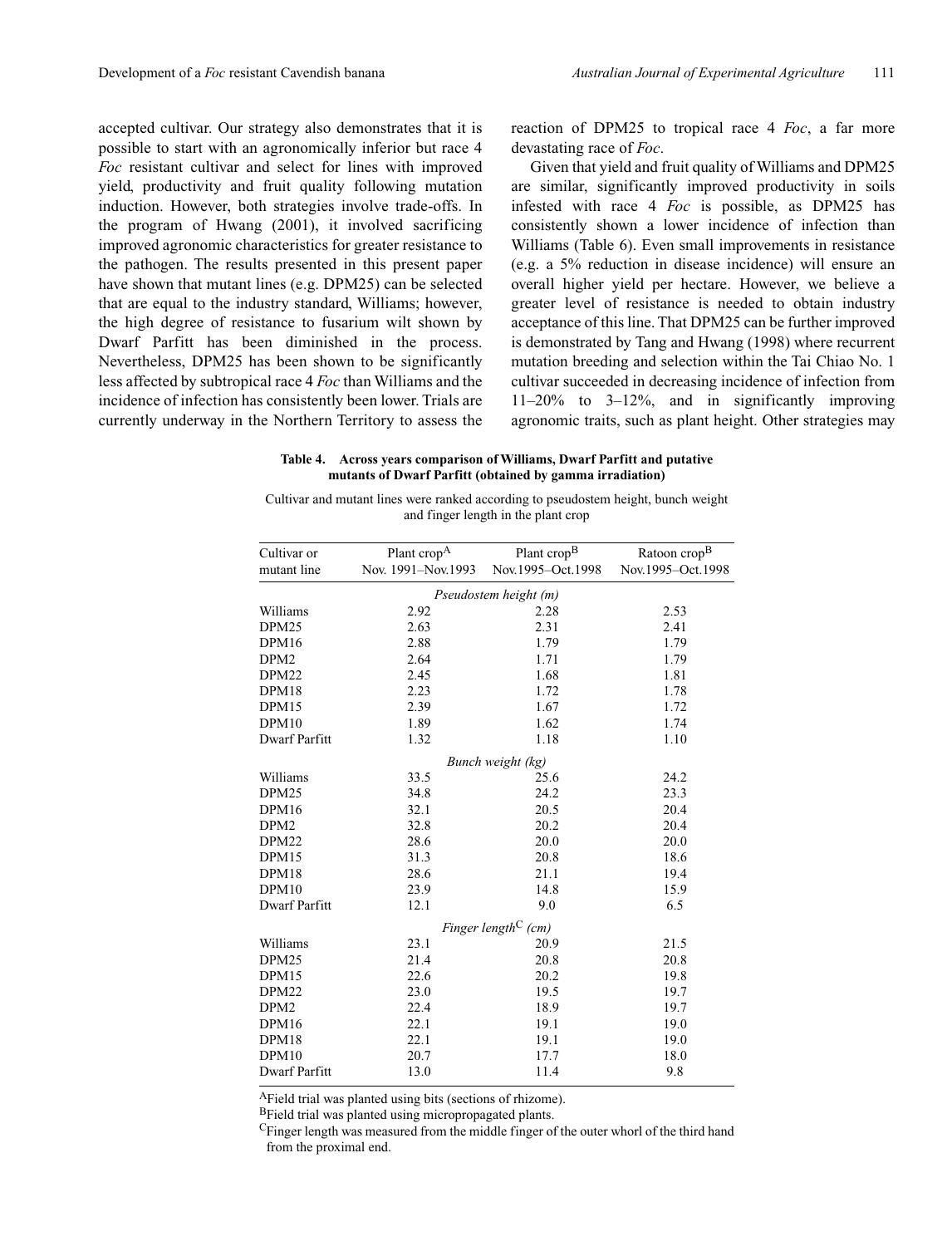need to be used to lower incidence of infection in Cavendish plantations, such as crop rotation practices that are known to reduce soil inocula levels (Moore *et al*. 2001).

The resistance of Dwarf Parfitt to race 4 *Foc*, compared with the susceptible Williams, was believed to have resulted from its greater retention of leaf area during winter, its higher chlorophyll concentration and more effective photosynthetic activity during winter (Moore *et al*. 1993; Pegg *et al*. 1996).

Because host defence reactions, such as the formation of gums, gels and tyloses used to block the invading pathogen, are presumably driven by photoassimilates, retention of the crop's high photosynthetic capabilities during winter was believed to effectively prevent widespread epidemics of fusarium wilt from occurring during spring and summer. In this present study, there was no difference in leaf number or leaf area between DPM25 and Williams at any stage

#### **Table 5. A comparison of agronomic traits of Williams and DPM25 in a plant and ratoon crop**

Values are means of 23–42 replicates. Field trial was established in October 1998 from bits. No significant differences between Williams and DPM25 were found for any measured parameter at *P* = 0.05

| Cultivar or<br>mutant line | height<br>(m) | Pseudostem Pseudostem<br>circumference<br>(cm) | No. of<br>leaves<br>at harvest | Leaf<br>area<br>(cm <sup>2</sup> ) | Days to<br>harvest | Bunch<br>weight<br>(kg) | Fruit<br>weight<br>(kg) | No. of<br>hands | No. of<br>fingers | Finger<br>length <sup>A</sup><br>(cm) | Yield<br>(t/ha) |
|----------------------------|---------------|------------------------------------------------|--------------------------------|------------------------------------|--------------------|-------------------------|-------------------------|-----------------|-------------------|---------------------------------------|-----------------|
|                            |               |                                                |                                |                                    | Plant crop         |                         |                         |                 |                   |                                       |                 |
| DPM <sub>25</sub>          | 2.34          | 76.0                                           | 5.8                            | 59149                              | 727                | 21.8                    | 20.1                    | 9.7             | 157               | 19.6                                  | 36.7            |
| Williams                   | 2.36          | 77.3                                           | 5.6                            | 58818                              | 746                | 23.1                    | 21.2                    | 10.0            | 163               | 19.4                                  | 38.9            |
| s.d.                       | 0.19          | 4.3                                            | 0.7                            | 2078                               | 106                | 3.7                     | 3.4                     | 1.2             | 25                | 1.0                                   | 6.3             |
|                            |               |                                                |                                |                                    | Ratoon crop        |                         |                         |                 |                   |                                       |                 |
| DPM <sub>25</sub>          | 2.66          | 81.1                                           | 6.0                            | 68465                              | 1115               | 27.3                    | 25.5                    | 10.1            | 172               | 21.0                                  | 45.9            |
| Williams                   | 2.63          | 81.2                                           | 6.1                            | 70877                              | 1099               | 27.6                    | 25.6                    | 9.9             | 167               | 21.1                                  | 46.4            |
| s.d.                       | 0.28          | 6.0                                            | 0.7                            | 3237                               | 85                 | 5.5                     | 5.2                     | 1.3             | 31                | 1.5                                   | 9.2             |

AFinger length was measured from the middle finger of the outer whorl of the third hand from the proximal end.

# **Table 6. Incidence and severity of fusarium wilt infection of Williams and DPM25, a Dwarf Parfitt mutant (obtained by gamma irradiation)**

Micropropagated plants were assessed for external and internal symptoms of fusarium wilt 7–11 months from planting and plants established using bits (sections of rhizome) were assessed at harvest Severity values given are average ranks and analysed using the Kruskal–Wallis test. Means for each assessment date within each column followed by the same letter are not significantly different at  $P = 0.05$ 

| Planting material | Cultivar or<br>mutant line | No. of<br>plants | Foc external<br>infection $(\% )$ | Foc internal<br>infection $(\% )$ | External rank <sup>A</sup> | Internal rank <sup>B</sup> |
|-------------------|----------------------------|------------------|-----------------------------------|-----------------------------------|----------------------------|----------------------------|
|                   |                            |                  | June 1993                         |                                   |                            |                            |
| Micropropagated   | Williams                   | 12               | 67a                               | 100a                              | 14.8a                      | 16.2a                      |
|                   | DPM <sub>25</sub>          | 13               | 38a                               | 69 <sub>b</sub>                   | 11.4a                      | 10.1 <sub>b</sub>          |
|                   |                            |                  | Aug. 1993                         |                                   |                            |                            |
| <b>Bits</b>       | Williams                   | 22               | 32a                               |                                   |                            |                            |
|                   | DPM <sub>25</sub>          | 10               | 20a                               |                                   |                            |                            |
|                   | Dwarf Parfitt              | 5                | 20a                               |                                   |                            |                            |
|                   |                            |                  | Oct. 1993                         |                                   |                            |                            |
| Micropropagated   | Williams                   | 12               | 92a                               |                                   |                            |                            |
|                   | DPM <sub>25</sub>          | 16               | 75a                               |                                   |                            |                            |
|                   |                            |                  | Oct. 1997                         |                                   |                            |                            |
| Micropropagated   | Williams                   | 8                |                                   | 50a                               |                            | 31.3a                      |
|                   | DPM <sub>25</sub>          | 20               |                                   | 30ab                              |                            | 27.0a                      |
|                   | Dwarf Parfitt              | 21               |                                   | 5 <sub>b</sub>                    |                            | 20.7 <sub>b</sub>          |
|                   |                            |                  | Apr. 2003                         |                                   |                            |                            |
| <b>Bits</b>       | Williams                   | 31               | 3a                                | 10a                               | 43.0a                      | 40.4a                      |
|                   | DPM <sub>25</sub>          | 44               | 2a                                | 7a                                | 42.5a                      | 38.8a                      |
|                   | Bluggoe                    | 15               | 40 <sub>b</sub>                   | 87b                               | 59.5b                      | 75.8b                      |

AExternal severity ratings on a scale of 1–3: 1, no symptoms; 3, severe symptoms.

BInternal severity ratings on a scale of 1–6: 1, no symptoms; 6, total vascular discolouration of rhizome (Jones 1994).